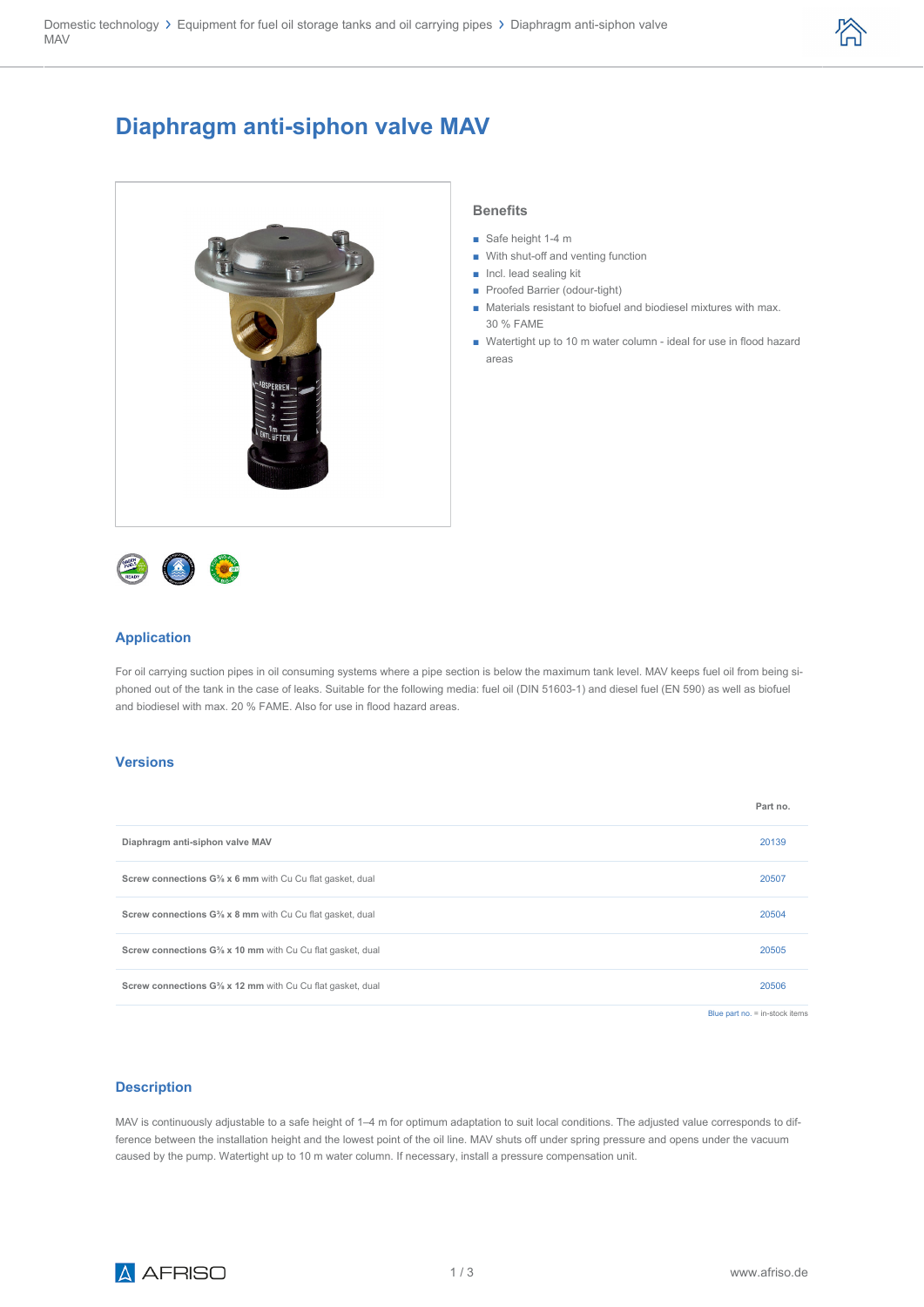

### **Technical specifications**

#### **Adjustment of safe height**

Corresponds to installation height 1 – 4 m, fully adjustable

**Connection thread** Both ends G⅜ female

**Mounting position** Any

**Oil flow rate** Max. 220 l/h

#### **Operating temperature range**<br>Medium: -25/+40 °  $-25/+40$  °C

Ambient: -25/+40 °C

### **Detail views**

**Vacuum-tight** Bis -1 bar

**Test pressure** Max. 6 bar

**Material** Housing: Brass

**Approval** DIBt: Z-65.50-415

**Scope of delivery**

■ Diaphragm anti-siphon valve

■ Lead sealing kit